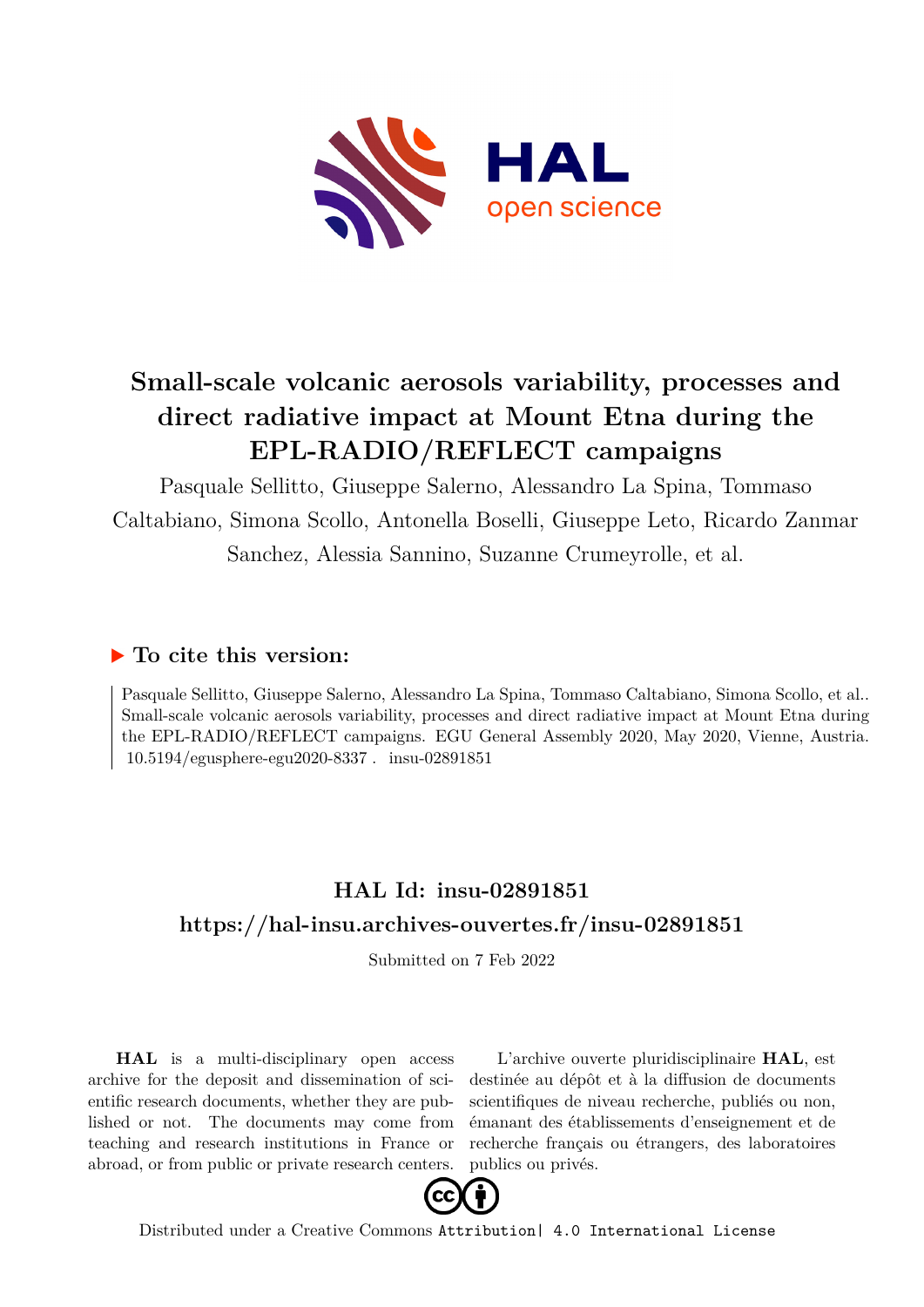

EGU2020-8337 https://doi.org/10.5194/egusphere-egu2020-8337 EGU General Assembly 2020 © Author(s) 2022. This work is distributed under the Creative Commons Attribution 4.0 License.



## **Small-scale volcanic aerosols variability, processes and direct radiative impact at Mount Etna during the EPL-RADIO/REFLECT campaigns**

**Pasquale Sellitto**<sup>1</sup>, Giuseppe Salerno<sup>2</sup>, Alessandro La Spina<sup>2</sup>, Tommaso Caltabiano<sup>2</sup>, Simona Scollo<sup>2</sup>, Antonella Boselli<sup>3</sup>, Giuseppe Leto<sup>4</sup>, Ricardo Zanmar Sanchez<sup>4</sup>, Alessia Sannino<sup>5</sup>, Suzanne Crumeyrolle<sup>6</sup>, Benjamin Hanoune<sup>7</sup>, Chiara Giorio<sup>8</sup>, Salvatore Giammanco<sup>2</sup>, Tjarda Roberts<sup>9</sup>, Alcide di Sarra<sup>10</sup>, Bernard Legras<sup>11</sup>, and Pierre Briole<sup>12</sup><br><sup>1</sup>Laboratoire Interuniversitaire des Systèmes Atmosphériques, Université Paris-Est Créteil, France (pasquale.sellitto@lisa.u-

pec.fr)

<sup>2</sup>lstituto Nazionale di Geofisica e Vulcanologia, Osservatorio Etneo, Catania, Italy

<sup>3</sup>Consiglio Nazionale delle Ricerche, Istituto di Metodologie per l'Analisi Ambientale, Tito Scalo (Potenza), Italy

4 Istituto Nazionale di AstroFisica. INAF Osservatorio Astrofisico di Catania, Catania, Italy

<sup>5</sup>Dipartimento di Fisica, Università degli Studi di Napoli Federico II, Naples, Italy

<sup>6</sup>Université de Lille, UMR CNRS 8518 - LOA - Laboratoire d'Optique Atmosphérique, Lille, France

<sup>7</sup>Université de Lille, UMR CNRS 8522 - PC2A - Physico-Chimie des Processus de Combustion et de l'Atmosphère, Lille, France <sup>8</sup>Dipartimento di Scienze Chimiche, Università degli Studi di Padova, Padua, Italy

9 Laboratoire de Physique et Chimie de l'Environnement et de l'Espace - LPCEE, UMR 7328, CNRS-Université d'Orléans, Orléans, France

<sup>10</sup>ENEA, Laboratory for Observations and Analyses of the Earth and Climate (SSPT-PROTER-OAC), Rome, Italy

<sup>11</sup> Laboratoire de Météorologie Dynamique - LMD, UMR CNRS 8539, École Normale Supérieure, Institut Pierre Simon Laplace, Paris, France

<sup>12</sup>Laboratoire de Géologie, École Normale Supérieure, Paris, France

The aerosol properties of Mount Etna's passive degassing plume and its short-term processes and radiative impact were studied in detail during the EPL-RADIO/REFLECT campaigns (summer 2016, 17 and 19), using a synergistic combination of remote-sensing and in situ observations, and radiative transfer modelling. Summit observations show extremely high particulate matter concentrations, with no evidence of secondary sulphate aerosols (SA) formation. Marked indications of secondary SA formation, i.e. by the conversion of volcanic SO2 emissions, are found at larger spatial scales (<20 km downwind craters). Using portable photometers, the first mapping of small-scale spatial variability of the average size and burden of volcanic aerosols is obtained, as well as different longitudinal, perpendicular and vertical sections. A substantial variability of the plume properties is found at these spatial scales, revealing that processes (e.g. new particle formation and coarse aerosols sedimentation) are at play, which are not represented with current regional scale modelling and satellite observations. Vertical structures of typical passive degassing plumes are also obtained using observations from a fixed LiDAR station constrained with quasisimultaneous photometric observations. These observations are used as input to radiative